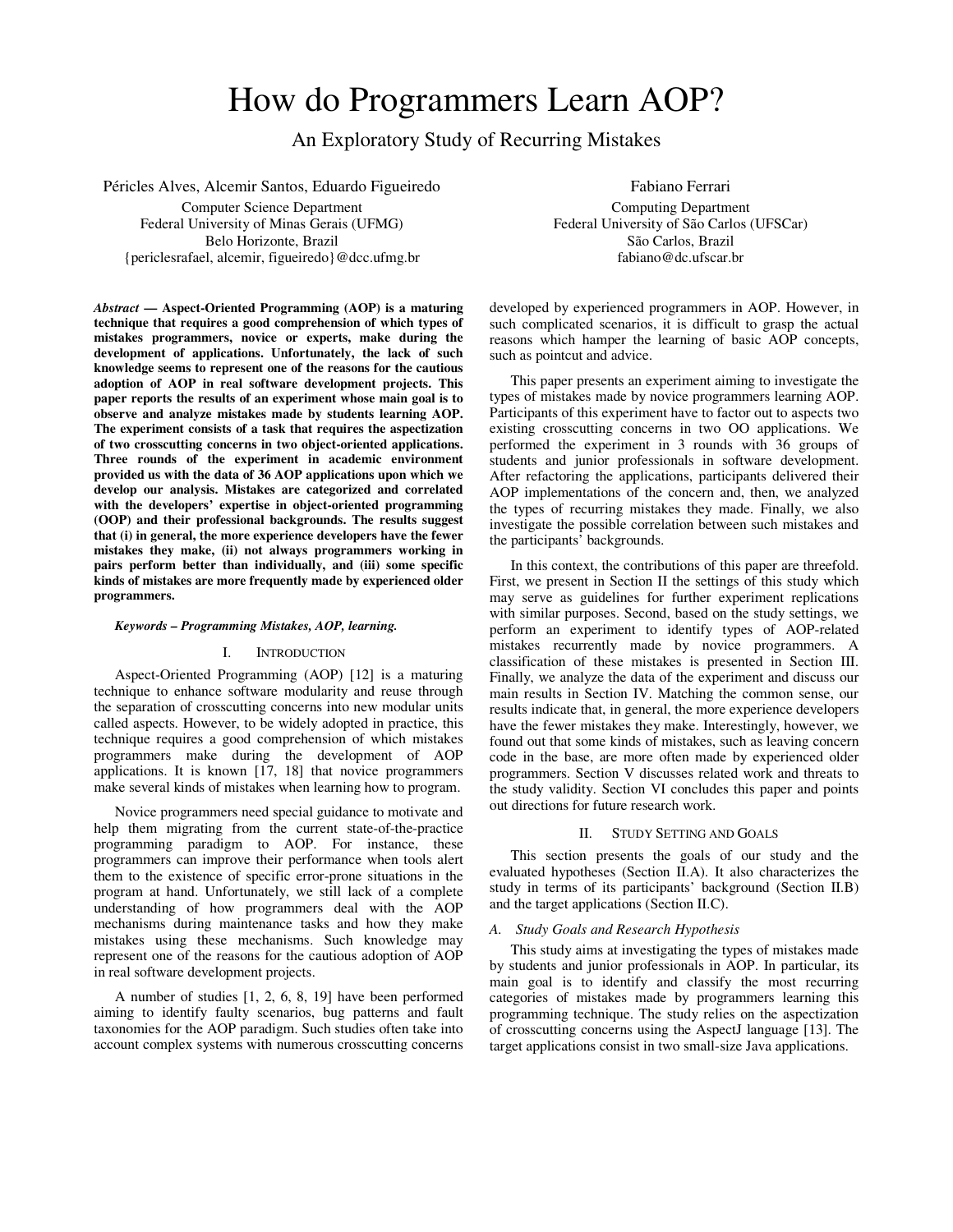To achieve the goal of this study, we analyze whether and how the programmer skills impact on the mistakes made by them. In this context, we define the null and alternative hypotheses as follows.

- $H<sub>0</sub>$  *The background of programmers learning AOP impacts on the mistakes they make.*
- *H1 The background of programmers learning AOP does not impact on the mistakes they make.*

To evaluate these hypotheses, we first investigate what are the categories of AOP-specific mistakes the programmers make. We then classify the participants according to three criteria: OOP-specific background, work experience, and age group. In total, 47 undergraduate students and junior professionals with different background levels took part in this experiment.

## *B. Participants' Backgrounds*

The study was performed in three rounds with 47 participants. Prior to the experiment, all participants were already familiar with at least one programming language. All participants also attended a 2-hour training session in which they were presented the basic concepts of AOP and the AspectJ language.

In the first and second rounds, 13 groups of undergraduate students and 14 junior professionals, respectively, factored out to aspects a crosscutting concern of an OO ATM application (Section II.C). The participants worked in pairs in the first round and individually in the second one. In the third round, the experiment was replicated with 9 groups of undergraduate students. At this time, we relied on a different crosscutting concern and application, namely Chess (Section II.C), to achieve greater generality. In two rounds (the first and third ones), we decided to organize the participants in groups of two members. The goal was to verify possible variations in the concern aspectization when performed by multiple participants working together. From now on, we call the groups and individuals as *subjects o*f the experiment.

With respect to the participants' backgrounds, each participant filled in a questionnaire asking for three pieces of information: their age, their level of professional experience, and their level of knowledge in OOP technology. In the second question, participants should indicate for how long they have worked with software development by choosing one of the following options: (i) never worked, (ii) worked less than six months, (iii) worked between six months and one year, (iv) worked between one and three years, and (v) worked for more than three years. Finally, the options for level of knowledge in OOP are: (i) never programmed in OOP, (ii) programmed a few times, (iii) programmed several times, and (iv) very familiar with OOP.

# *C. The Target Crosscutting Concerns and Applications*

This study relies on two small Java applications named ATM and Chess. Participants were asked to aspectize one crosscutting concern of each application: *Logging* and *ErrorMessages*, respectively. Table I presents data about the sizes of the applications and their respective concerns. As presented in this table, both applications share similar sizes and

characteristics. For instance, the Number of Modules (NOM) is 12 and 13 in ATM and Chess, respectively. Their respective numbers of Lines of Code (LOC) are 606 and 1011. These applications were carefully chosen to allow the experiment to be completed in a 1.5-hour class.

TABLE I. SIZE METRICS OF THE APPLICATIONS AND CONCERNS

|                       | <b>Application Size</b> |      | Concern Size |             |
|-----------------------|-------------------------|------|--------------|-------------|
|                       | <b>NOM</b>              | LOC  | $_{CDC}$     | <i>LOCC</i> |
| ATM / Logging         | 12                      | 606  |              | 19          |
| Chess / ErrorMessages | 13                      | 1011 |              | 36          |

Participants of the first and second rounds of our experiment had to aspectize *Logging* in ATM while participants of the third round had to aspectize *ErrorMessages*  in Chess. Table I shows that the *Logging* concern is scattered across 4 classes (Concern Diffusion over Components - CDC) [10, 16]. It requires 19 lines of code (Lines of Concern Code - LOCC) [7] in the OO ATM implementation. On the other hand, *ErrorMessages* is spread across 8 classes (CDC) and 36 lines of code (LOCC).

Figure 1 presents a simplified class diagram of the OO ATM application. This application simulates the activities of a conventional cash machine, such as withdrawing money, making a deposit, and issuing the account balance. Classes, methods and attributes related to the *Logging* concern appear shadowed in gray. This concern records every action performed by the user of the ATM.



Figure 1. A simplified class diagram of the OO ATM application.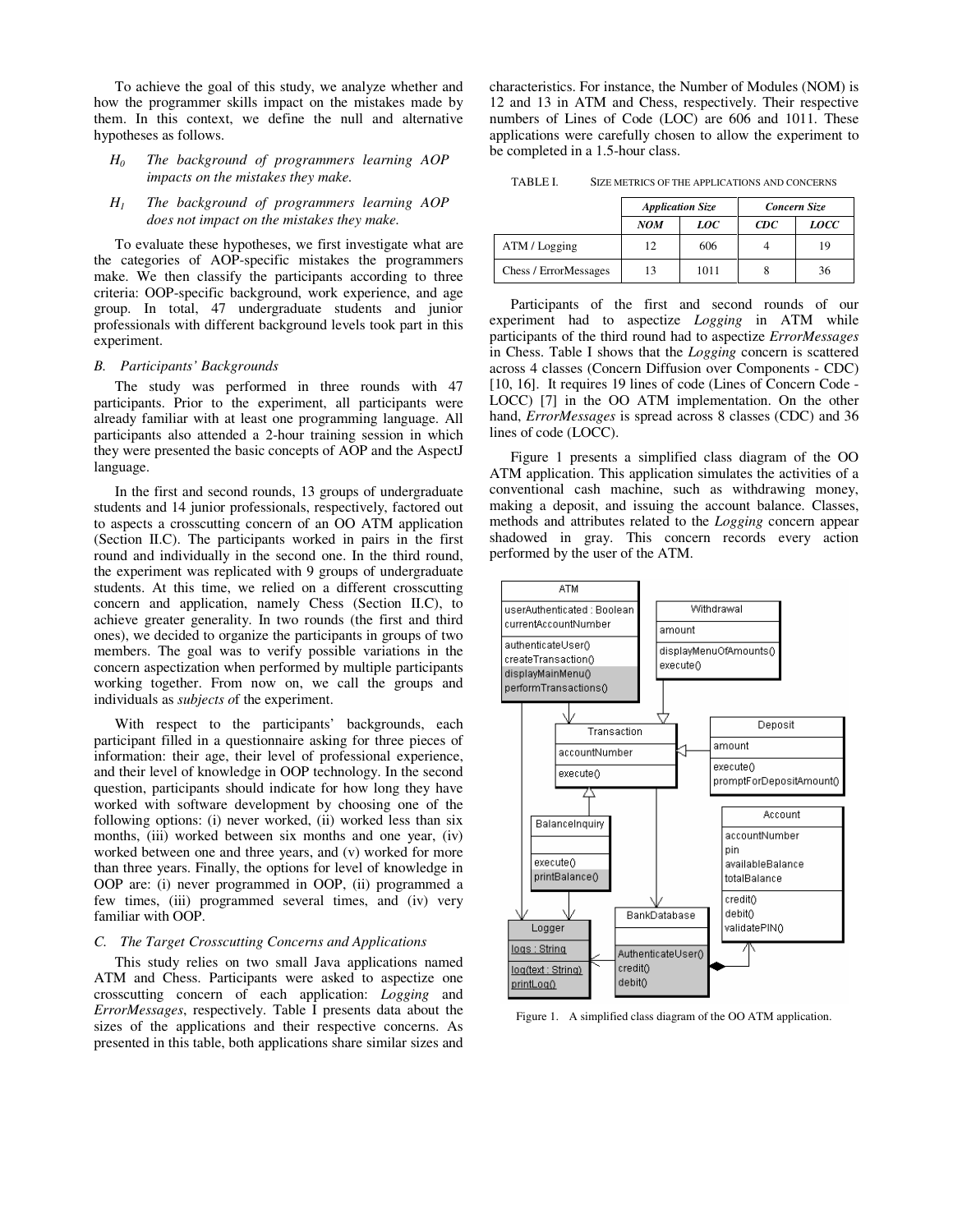Figure 2 presents a simplified class diagram of the OO Chess application. This application implements a chess game with a Graphical User Interface. Methods and attributes which realize *ErrorMessages* are shadowed in Figure 2. This concern represents error messages which are shown to the players when they try to move a piece in a wrong way, i.e. which does not follow the chess' rules.



Figure 2. A simplified class diagram of the OO Chess application.

## III. CLASSIFICATION OF RECURRING MISTAKES

A number of studies of AOP-specific faults and bug patterns are available in the literature  $[1, 2, 6, 8, 9, 19]$ . These studies range from the most basic concepts of AOP to advanced constructions of AspectJ-like languages, such as intertype declarations and other declare-like expressions. As this study was conducted only with novice programmers in AOP, the classification we propose in this section focuses on the mistakes they made when they use the two most basic features of AOP languages: advices and pointcuts.

We are using the term *mistakes* to refer to the errors made by programmers when they refactor an OO application. Therefore, our classification partially overlaps previously defined fault taxonomies [2, 9] and adds new categories, such as *compilation errors or warning* and *incomplete refactoring*. As far as we are concerned, these categories have not appeared in previous classifications. The defined categories are presented in the sequence. Each of them brings together an example extracted from the two applications described in the previous section.

# *A. Advices-Related Mistakes*

A.L. – *Incorrect implementation logic*. This mistake occurs when part of the base code is factored out to an advice. However, the advice produces an unexpected behavior. For instance, in the original ATM application (i.e. its OO version), a report with the log of all operations performed by the user is only displayed when the user option is  $\overline{0}$  (zero). This option is a parameter of the performTransactions method in the ATM class. Once this behavior is factored out to an advice, due to a mistake during the aspectization, whenever the performTransactions method is invoked, the log report is displayed on the screen.

A.I. – *Incorrect advice type*. In this mistake category, the programmer uses an incorrect type of advice to implement part of the concern. For example, in the OO version of the ATM application, the logged message which records information about deposits is performed after the credit method of the BankDatabase class is concluded. That is, a call to log in the Logger class (Figure 1) appear at the end of the credit method. When *Logging* is refactored to an aspect, the advice should be implemented as *after*. However, some subjects of this study wrongly use a *before* advice instead.

## *B. Mistakes Related to Compilation*

C.E. – *Compilation error or warning*. This mistake refers to either a syntactic fault or a potential fault signaled by the AspectJ compiler through an error or warning message<sup>1</sup>. For example, in the OO version of the Chess application, the King class contains a method named legalMove (Figure 2). Due to a refactoring mistake, a pointcut that should select join points when the legalMove method is invoked was written as call(public boolean legalMove(..)). That is, the pointcut did not specify the method's class neither uses any wildcard. Consequently, a warning message notifies the user that no join point matched this specific pointcut.

# *C. Other Mistakes*

**.** 

R.D. – *Duplicated crosscutting code*. In this mistake, part of the code that implements a crosscutting concern appears replicated in both aspects and the base code. For instance, in the Chess application (Figure 2), the getErrorMsg method of the ChessPiece class implements part of the *ErrorMessages* concern. When the concern is aspectized, the getErrorMsg method is moved to an aspect. However, due to a mistake during the refactoring, the method is also left in the original class (i.e., ChessPiece) class and, so, resulting in duplicated code.

R.I. – *Incomplete refactoring*. This mistake occurs when the developer fails to refactor part of the crosscutting concern. Consequently, part of concern still remains in the base code. Example: In the OO version of ATM application, the performTransactions method of the ATM class (Figure 1)

<sup>&</sup>lt;sup>1</sup> Note that some times syntactic problems in AspectJ code are not promptly *signaled by the compiler; programmers can only notice such problems when they perform a full weaving of the system. Considering that the subjects had to complete the planned tasks in a short period of time, several implementations could not be double-checked with respect to these types of faults. Section IV presents and discusses the observed results.*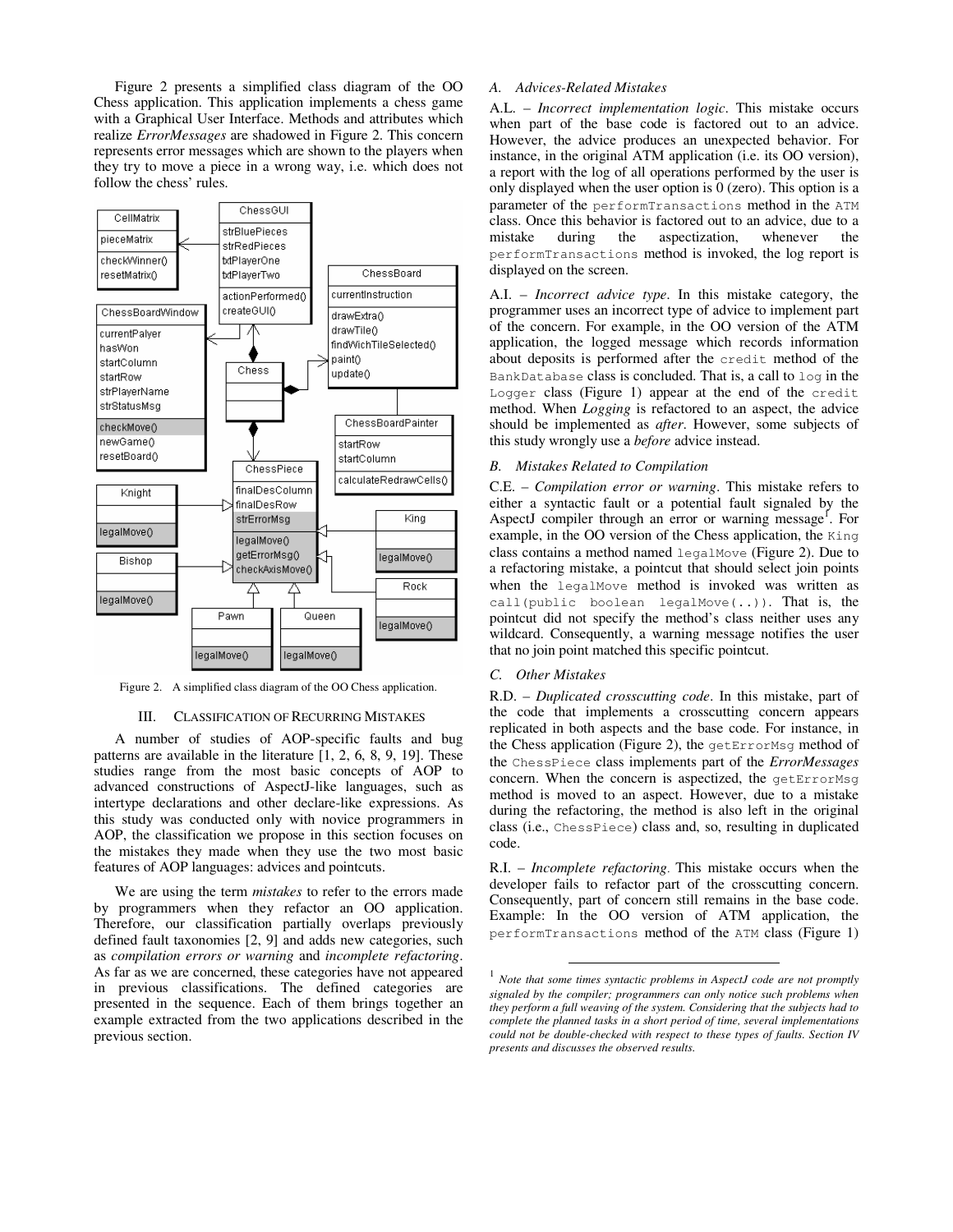implements part of the *Logging* concern. When the programmer refactored the concern, neither did s/he transfer the behavior of this method to the aspect nor excluded it from the ATM class.

## IV. DATA COLLECTION AND ANALYSIS

This section presents and analyzes the results of our experiment in terms of each piece of background information: OOP experience (Section IV.B), work experience (Section IV.C), and age group (Section IV.D). Section IV.A presents the overall data for all subjects regardless of their experience.

## *A. Overall Number of Mistakes*

We collected 36 different AO implementations in this study (Section II). The mistakes made by each subject when refactoring a concern were collected and classified according to the categories defined in Section III. Figure 3 presents the percentage of subjects that made mistakes in each category per round. Note that, we do not specify the number of mistakes per category in our analysis. That is, if a subject made several mistakes in the same category, we count them just once. Therefore, a column reaching 100% in Figure 3 (e.g., R.I for the  $2<sup>nd</sup>$  and  $3<sup>rd</sup>$  rounds) means that all subjects of the round made at least one mistake in that specific category.



Figure 3. Percentage of subjects that made mistakes per category.

An analysis of data in Figure 3 indicates interesting behavior across the three rounds. For instance, although subjects of the first and second rounds aspectized the same application (ATM), undergraduate students working in pairs made more mistakes related to advice and compilation errors (A.I, A.L, and C.E) than individual graduate participants. This result suggests that undergrads cannot easily understand how advice in AspectJ works. Furthermore, due to their lack of experience, they do not pay attention – or do not observe – the language compilation error and warning messages. On the other hand, graduated participants performed worse than undergrads with respect to refactoring-related mistakes. The result may be due to pair programming performed in the first round. In fact, refactoring and pair programming are key practices of agile methods, such as Extreme Programming (XP) [4]. Therefore, our results may confirm that these practices are also valuable in the AOP context.

Subject of the third round made several mistakes of some categories, such C.E and R.I, and barely any mistake in others. We verified that this situation occurs due to the nature of the *ErrorMessages* concern. For instance, this concern only requires one type of advice (after advice) in its implementation. Therefore, subjects almost did not have the "opportunity" to make mistakes of incorrect advice type (A.I), for instance.

## *B. Level of OOP Experience*

We divided the subjects into two groups according to the levels of experience in OOP of their members: (i) subjects with little or no experience and (ii) subjects with moderate to high experience. In case a subject represents a pair of students, we considered it into the second group if at least one student has moderate to high experience in OOP. The first group (*Beginners in OOP*) has 12 subjects and the second one (*Experts in OOP*) has 24 subjects.



Figure 4. OOP experience and mistakes made by subjects.

Figure 4 presents the percentage of subjects which made mistake in each category. As expected, the most experienced in OOP the subjects are, the less mistakes they make. This is easily observed in Figure 4, since experienced subjects usually make fewer mistakes than beginners in all categories, except Incomplete Refactoring (R.I). The explanation to this result could be the fact that experts in OOP tend to heavily use the OOP abstractions which they are comfortable with. That is, they do not factor out to aspects several pieces of code in favor of using their best knowledge in OOP. The good OOP solution is considered a mistake in this paper because (i) we explicitly asked subjects to use aspects to modularize the specific crosscutting concerns and (ii) there is no way to modularize the crosscutting concern using only OOP.

## *C. Types of Mistakes per Professional Experience*

In this analysis, we split subjects into two groups according to their professional experience in software development: (i) subjects with little or no work experience and (ii) subject with some work experience. In case of pair-wise subjects, we consider little work experience when both participants has less than one year. Otherwise, the subject is classified in the second group. The first group, *less than one year experience*, has 21 subjects and the second group, *more than one year experience*, has 15 subjects.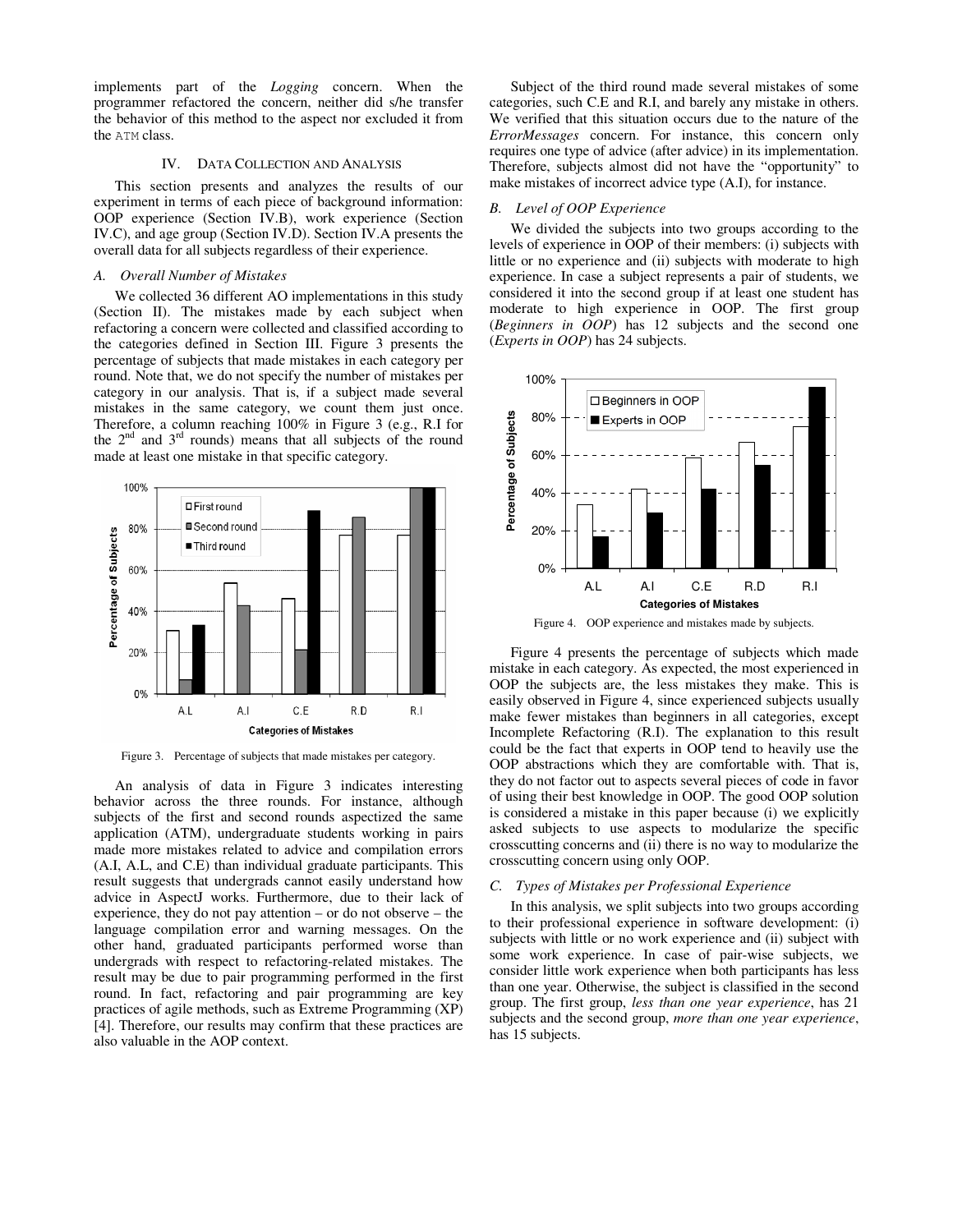

Figure 5. Work experience and mistakes made by subjects.

Figure 5 presents the overall percentage of mistakes made by subjects taking their work experience into account. Interestingly, the results presented in Figure 5 do not match the common sense that the more experience developers have, the fewer mistake they make. In fact, these results suggest that experienced developers make more mistakes than beginners in at least two categories: Incorrect Advice Type (A.I) and Duplicated Crosscutting Code (R.D). To further investigate this finding, we verified that all subjects of the third replication were classified in this group (i.e., less than one year experience). Furthermore, these subjects did not have the opportunity to make these two kinds of mistakes (A.I and R.D) due to the nature of the concern and application; as discussed in Section IV.A. If we consider just the first two rounds which rely on the same application (ATM), the difference becomes less significant (e.g., 75% vs. 87% for R.D). This smaller difference may be due to the fact that experienced developers worked alone (second round) while beginners worked in pairs (first round).

## *D. Types of Mistakes per Age Group*

In Section IV.C we use the threshold of one year experience to split subjects aiming to balance the number of subjects in each groups (21 vs. 15). However, we recognize that a developer with one year experience cannot be compared to one with 10 years of experience. To mitigate this issue, we analyze the 15 subjects of the second group in Section IV.C by age group. Our hypothesis is that the older developers are, the more experience they have. As a result, we create two groups: (i) developers which are 25 years old or younger and (ii) developers older than 25. The first group has 7 subjects while the second group has 8 subjects.

Figure 6 shows the results per age group of developers with more than 1 year experience in software development. Data of this chart indicate that younger developers make more mistakes than older ones in the first three categories (A.L, A.I, and C.E). However, older developers make more refactoring-related mistakes (R.D and R.I). Even if we consider only subjects working individually (second round), similar trend is observed. Therefore, our conclusion in this case is that older developers more frequently create duplicated crosscutting code (R.D) or forget code which is supposed to be factored out (R.I). Since this observation is based only on 15 subjects, it is not conclusive. Further studies, such as controlled experiments, should be performed to confirm or refute our preliminary findings.



Figure 6. Age groups of developers with more tha 1 year work experience.

## **RELATED WORK AND STUDY LIMITATIONS**

We identified two research lines that are closely related to the study presented in this paper: (1) research that characterizes AOP-specific faults and (2) research that investigates how these faults occur in AO programs.

In regard to the categorization of faults in AO programs, as reported by Ferrari *et al*. [9], one can find a set of candidate fault taxonomies proposed in the literature, each one emphasizing different subsets of AOP-specific properties [1, 2, 6, 8, 19]. Ferrari *et al*. [9] analyzed the existing taxonomies and identified four main categories of faults that can be found in AO software. In this paper, our fault categorization relies on a different point of view: it focuses on mistakes programmers make during the refactoring of crosscutting concerns. The types of mistakes proposed herein do not necessarily result in faults in the application code (e.g. the *incomplete refactoring* category).

In regard to how faults are introduced into AO programs, recent studies [11, 15] have investigated mistakes in the projection of concerns on code – a key task in concern refactoring. For instance, Figueiredo *et al*. [11] noticed that programmers are conservative when projecting concerns, i.e. they make omissions of concern-to-elements assignments. Such false negatives may lead to mistakes like *incomplete refactoring* or even *incorrect implementation logic* herein described. Burrows at al. [5] investigated the introduction of faults during the evolution of a small AO system. Academic subjects performed a series of maintenance tasks in and, in a subsequent phase, the resulting implementations were tested and faults were reported. Differently from our study, Burrows *et al*. focused on analyzing the correlation between the number of faults and concern and code churn metrics.

One key limitation of this study concerns the size and representativeness of the target applications and the level of subjects' expertise. The target applications are indeed small, in turn limiting the generalization of the results. However, larger